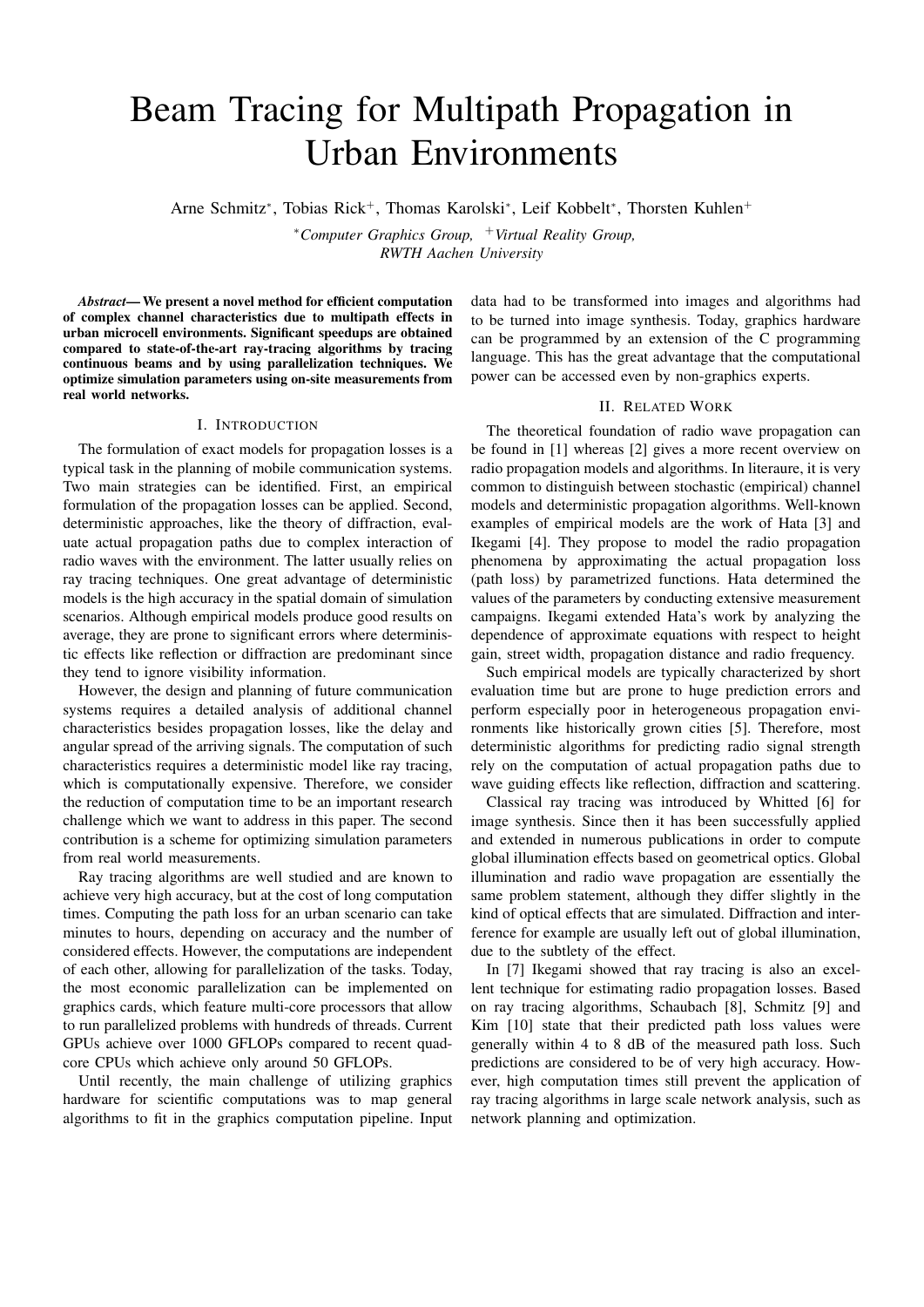The idea of ray tracing can be extended to the concept of beams, which are a continuum of rays. Beam tracing was introduced by Heckbert and Hanrahan [11]. It reduces intersection tests, as well as overcomes sampling problems, since ray samples tend to become too sparse or too dense. Many more works have been published in this area, which also concentrated on realtime rendering [12], or non-graphical applications such as audio rendering [13].

However, our approach takes the beam tracing idea to a different level of applications, not simulating light, but the radiation of different radio frequency bands. In combination with our novel data structures and an efficient implementation using general purpose GPU programming, this allows us to calculate field attenuation and delay spread at the same time with high accuracy and in a speed not possible before. Similar to our approach is the work by Rajkumar et al. [14], who also used a form of beam tracing for wave propagation, but determines visibility differently. Furthermore, Rick et.al. presented an GPU-based approach to radio wave propagation in Catrein [15] and Rick [16]. They trace propagation paths in a discrete fashion by repeated rasterization of line-of-sight regions. By restricting computations to the strongest path only, propagation predictions are delivered at interactive rates. However, since only the mean received signal strength is computed, multipath effects, which are an essential requirement for delay spread estimations, are completely neglected. This is not the case with our algorithm. Besides basic propagation losses, advanced channel characteristics like the delay spread are computed at a considerably reduced run time.

## III. OVERVIEW

In general, our algorithm is an outdoor prediction method for microcell urban environments. The computation will require a building database of the area in question. We target common mobile communication frequencies ranging from 900 MHz up to a few GHz.

We present a novel method for the efficient computation of complex channel characteristics by combining concepts of both electromagnetic principles and computer graphics. A significant speedup in computation time is achieved by a twofold strategy. First, we replace the tracing of single rays by a tracing of full beams. And second, we parallelize our implementation on a many-core architecture, namely on graphics hardware using the NVIDIA CUDA compute platform. This leads to the following benefits. Since a wide beam covers more ground than a single ray, fewer beams than rays have to be traced. Additionally, the use of beams circumvents the problem of low spatial resolution in receiver space, an issue which is often encountered in classical ray tracing algorithms when too few rays are launched.

Using many processing cores leads to an extremely efficient beam-geometry intersection. Multiple objects are intersected with the same beam at the same time. Overall, the computation of an urban scenario with one transmitter takes place in mere seconds, including all described effects. This is an order of magnitude faster than previous ray-tracing approaches.



Fig. 1. A beam is defined by four edges. The two edges  $e_1$  and  $e_2$  form a quadrilateral whose baseline  $i$  we call the image plane of the beam. The point *o* is the (virtual) origin of the beam. A ray  $r = o + \lambda d$  is constructed through the image plane and intersected with the face  $\{f_1, f_2\}$  which was identified in the beam framebuffer.

The calculation of propagation losses can be divided into two parts, a geometric computation and subsequent application of electromagnetic principles. In the first geometric step, our algorithm finds multiple paths up to a certain number of interactions. These types of interaction consist of typical propagation phenomena like free space propagation, diffraction and reflection. When all relevant ray paths have been identified common techniques from electromagnetics, e.g., GTD or UTD, can be applied to compute signal strength, phase and delay for each ray contained in a beam.

Unknown components (like traffic or vegetation) of the propagation environment is modeled by introducing correction factors to our path loss model which can be adapted by site-specific measurements. We consider one of the main applications to be in the area of automatic network planning for future mobile communication systems where additional channel characteristics like delay spread are essential for finding optimal antenna locations and configurations.

## IV. ALGORITHM

Our approach allows to rapidly and accurately compute two important aspects of radio wave propagation: the field strength and a delay spread histogram at arbitrary points in the scene.

The underlying algorithm consists of two parts. Building a beam hierarchy that describes the propagation of the electromagnetic radiation, and the evaluation of radio field properties based on this beam hierarchy.

The tracing algorithm relies on a small rendering pipeline similar to OpenGL, but implemented in CUDA, to determine the split positions inside of each beam. For efficiency, unnecessary geometry is clipped away by the use of a quadtree that is intersected with the beam. The pseudo code of the tracing algorithm is as follows:

- 1. Build scene geometry quadtree
- 2. Trace initial beams from source
	- 1 Clip geometry to beam using quadtree
	- 2 Split beam according to visible geometry
	- 3 Generate reflected, refracted and diffracted beams
	- Update signal time and attenuation for beam
	- 5 Trace recursively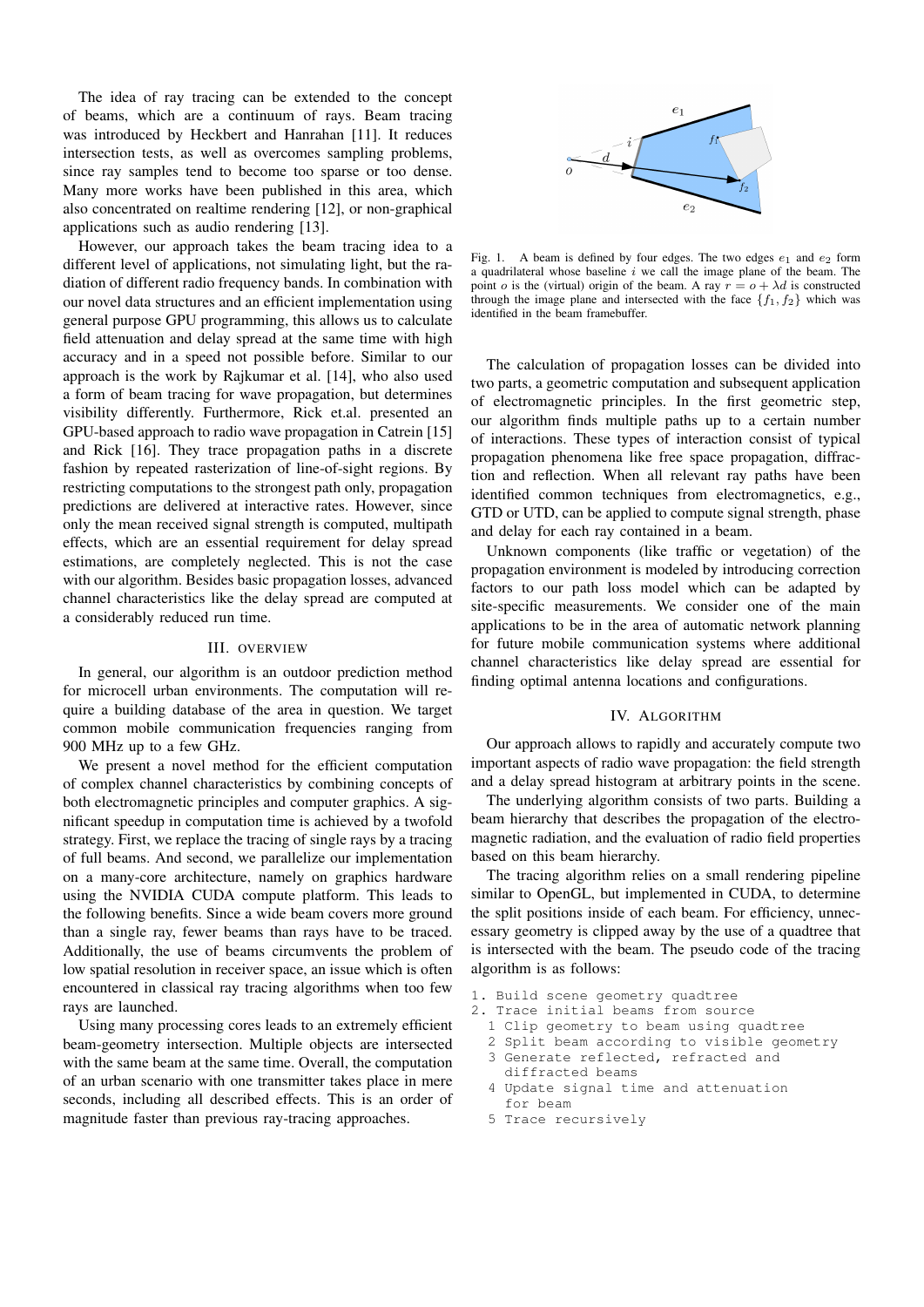

Fig. 2. (a) A beam is created and intersected with the geometry. (b) The beam is split into child-beams, according to the intersections. (c) Reflection edges are identified, and the old beam origin is reflected at those edges, constructing reflected beams. (d) In the same manner diffraction beams are generated at silhouette edges.

The evaluation of the generated beams also uses a simplified rasterization pipeline, which accumulates the beam attenuation and the delay into 2D and 3D framebuffers. The pseudo code of the evaluation algorithm is thus:

```
1. Iterate over all beams
1 Rasterize beam attenuation into 2D array
2 Rasterize beam delay into 3D histogram
```
### *A. Beam Tracing*

A beam in 2D is defined as a quad. It represents a bundle of rays emanating from an edge, which might be degenerate in the case of a point radiation source, in which case the beam is equivalent to a triangle. Each beam carries information about signal travel time, for later evaluation of the path loss and delay spread.

Our algorithm recursively generates a beam hierarchy by emanating beams at a radiation source. When a beam is formed, it has to be intersected with the scene geometry in order to recursively spawn new beams that in turn may be reflected, transmitted or diffracted at surface boundaries. A beam might be infinite at one end, if it does not intersect any geometry at all, or it might be finite, if it intersects the geometry of the scene.

The splitting of a beam into new sub-beams is accomplished by simply rendering the geometry contained in the beam into a slice of a 2D buffer such that colors correspond to IDs for the geometric faces. An associated buffer stores depth information. When the faces that are hit have been identified, the exact intersection points on the surfaces are computed based on the beam origin and rasterized intersection points as illustrated in Fig. 1.

The construction of sub-beams is depicted in Fig. 2. A reflected beam is constructed by simply mirroring the beam origin at the wall that the old beam has hit. Diffraction beams are constructed at silhouette edges of the geometry for every parent beam that has been split at one such edge. The diffraction beam spans the area between the shadow boundary of the parent beam and the backfacing part of the silhouette.

# *B. Beam Evaluation*

In radio wave propagation, usually the path loss is computed, which is the attenuation of the signal. The most simple model for this is the freespace model, which expresses the



Fig. 3. (a) The beam hierarchy is traversed and each beam is sampled in (b) a 2D buffer which gives rise to the path loss prediction map, and (c) the 3D delay spread histogram, which gives a delay spread plot for each point in the scene.

path loss in dB:

$$
L_{\text{fp}} = 10n \log_{10} d + C \tag{1}
$$

For the path loss exponent  $n = 2$  and the system loss constant  $C = 0$  we get the same attenuation ( $\Phi \sim \frac{1}{d^2}$ ), that is known from global illumination for the attenuation of the flux density with the distance to the light source.

Given the set  $B$  of all beams of the beam tree that lead to an individual beam b, we compute the path loss  $L_p(x)$  of a point  $x \in b$ . We accumulate deflection loss functions  $f_r$  along the way and also take the length of the propagation path  $x-t_0$ into account. Hence, the path loss is then defined as:

$$
L_p(x) = \frac{\prod_{b_i \in B} f_r^i}{|x - t_o|^2}
$$
 (2)

The delay spread is also computed by traversing the beam tree. Here we use a 3D array for collecting the delays. Every column in this array represents a discrete delay spread histogram for the corresponding position. When we evaluate (i.e. rasterize) a beam, we compute the distance the signal has traveled. This can be mapped to a traveling time. This is then mapped to one of the bins of the histogram and the path loss is added to that bin. Accumulating over all beams gives an accurate estimation of the delay spread at this specific point of the scene. The concept is illustrated in Fig. 3

#### V. MODEL PARAMETER ADAPTION

It is quite common in literature to adapt propagation models to different types of environments. Instead of a qualitative description of propagation environments like rural or urban or by building density we use an implicit description by adapting model parameters to different environments by calibration from real-world measurements. Thus, we model unknown components, like traffic or vegetation, of the propagation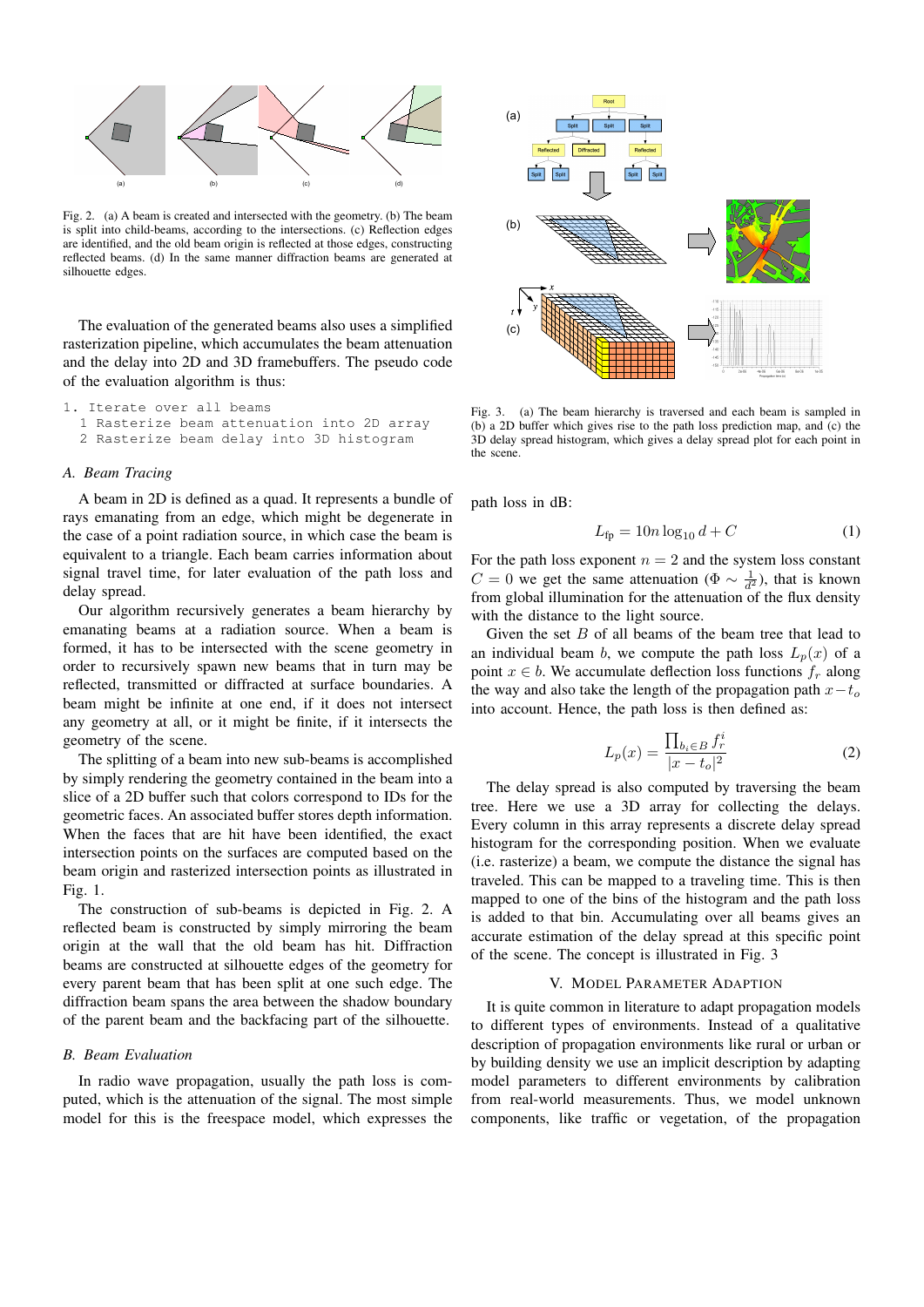environment by introducing variable coefficients (model parameters) into our path loss calculation.

We formulate the adaption of model parameters as a constrained least-squares problem:

$$
\min_{x} ||F(x)||_{2}^{2} = \min_{x} \sum_{i} F_{i}^{2}(x)
$$
\n(3)

such that

$$
F(x) = C \cdot x - d \tag{4}
$$

$$
A \cdot x \leq b \tag{5}
$$

$$
B \cdot x = c \tag{6}
$$

Each row of the matrix  $C$  corresponds to one measurement location, whereas the columns are formed by the beams that reach the respective location, like travel distance of each arriving path and number of reflections and diffractions. This can be done, since we choose to optimize the logarithm of the path loss formula (2) and thus the product in the nominator is transformed to a sum which can be expressed easily in matrix notation.

The vector  $d$  contains the measured path loss at each location, hence the optimal parameter vector  $\hat{x}$  minimizes the mean squared error between the predicted and measured path loss with respect to the constraints (5) and additionally satisfying the equality constraints (6). The constraints can be derived by expert knowledge on the propagation phenomena. The optimal  $\hat{x}$  can then be calculated by common solver algorithms like Gauss-Newton or Levenberg-Marquardt [17].

We have calculated the optimal parameter vectors for the widely known Munich dataset from the COST 231 project which contains a 3D model of Munich downtown and three measurement routes. Fig. 6 shows the shape of the optimal parameter vectors for each measurement path, separately. Although, the curves differ slightly in scale, they agree on the overall shape. The standard deviation between the optimal parameter vectors of route 1 and route 2 respectively, lie between 3 and 4 when compared to the optimal parameters of route 3. Therefore, we haven chosen the parameter vector of the third measurement route for the actual computation of path loss.

# VI. EVALUATION

In this section we will take a look at the two most important properties of our algorithm. First we analyze the computational complexity, and second we evaluate the accuracy, compared to real-world measurements and other works.

The performance of the algorithm depends of course heavily on the scene complexity which influences the beam splitting algorithm. Visibility computations are done entirely on the GPU, since it takes up the most time in our algorithm. Here, an important aspect is to find out the optimum number of concurrent threads for the chosen parallel platform. Figure 4 shows the execution time for an increasing number of parallel threads, which led to a blocksize of 128 threads executing the rasterization process in parallel.



Fig. 4. Performance depending of grid dimensions, measured in number of threads, for four recursive reflections and diffractions.



Fig. 5. Performance of our algorithm for varying levels of interactions. Computation complexity grows approximately linearly in the number of reflections.



Fig. 6. Optimal parameter vectors for each measurement route.

However, the number of recursive reflection and diffraction steps also influences the complexity of the algorithm. In the worst case, the number of beams grow exponentially, since with every split and reflection, it will spawn a number of additional beams. However, Fig. 5 shows that with the growing number of recursive reflections, the computation time grows roughly linearly. Although each recursively created beam could lead to an exponential growth, the fact that reflected